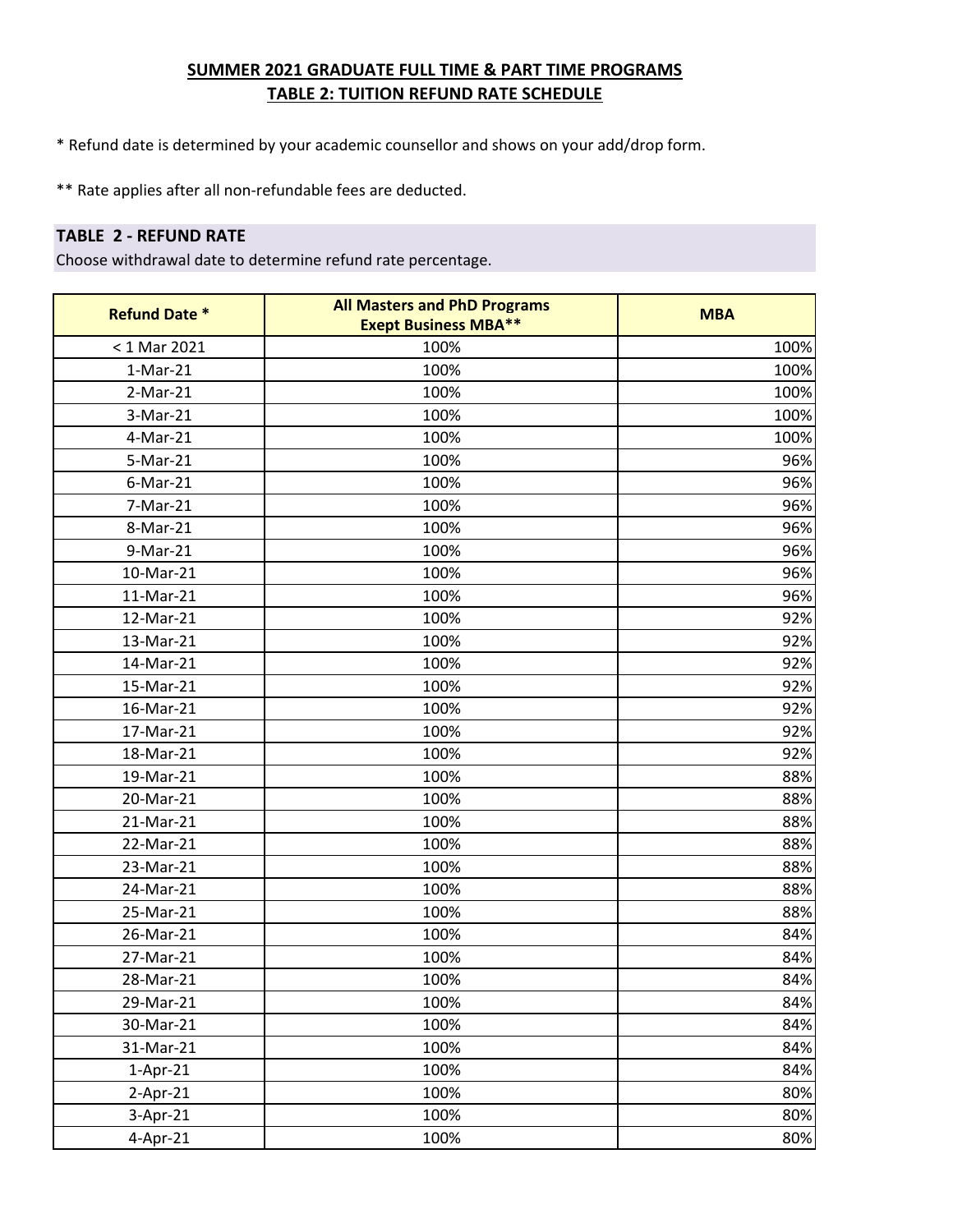- \* Refund date is determined by your academic counsellor and shows on your add/drop form.
- \*\* Rate applies after all non-refundable fees are deducted.

### **TABLE 2 - REFUND RATE**

| <b>Refund Date *</b> | <b>All Masters and PhD Programs</b><br><b>Exept Business MBA**</b> | <b>MBA</b> |
|----------------------|--------------------------------------------------------------------|------------|
| 5-Apr-21             | 100%                                                               | 80%        |
| $6$ -Apr-21          | 100%                                                               | 80%        |
| 7-Apr-21             | 100%                                                               | 80%        |
| 8-Apr-21             | 100%                                                               | 80%        |
| 9-Apr-21             | 100%                                                               | 76%        |
| 10-Apr-21            | 100%                                                               | 76%        |
| 11-Apr-21            | 100%                                                               | 76%        |
| 12-Apr-21            | 100%                                                               | 76%        |
| 13-Apr-21            | 100%                                                               | 76%        |
| 14-Apr-21            | 100%                                                               | 76%        |
| 15-Apr-21            | 100%                                                               | 76%        |
| 16-Apr-21            | 100%                                                               | 72%        |
| 17-Apr-21            | 100%                                                               | 72%        |
| 18-Apr-21            | 100%                                                               | 72%        |
| 19-Apr-21            | 100%                                                               | 72%        |
| 20-Apr-21            | 100%                                                               | 72%        |
| 21-Apr-21            | 100%                                                               | 72%        |
| 22-Apr-21            | 100%                                                               | 72%        |
| 23-Apr-21            | 100%                                                               | 68%        |
| 24-Apr-21            | 100%                                                               | 68%        |
| 25-Apr-21            | 100%                                                               | 68%        |
| 26-Apr-21            | 100%                                                               | 68%        |
| 27-Apr-21            | 100%                                                               | 68%        |
| 28-Apr-21            | 100%                                                               | 68%        |
| 29-Apr-21            | 100%                                                               | 68%        |
| 30-Apr-21            | 100%                                                               | 64%        |
| $1-May-21$           | 100%                                                               | 64%        |
| $2-May-21$           | 100%                                                               | 64%        |
| $3-May-21$           | 100%                                                               | 64%        |
| $4$ -May-21          | 100%                                                               | 64%        |
| 5-May-21             | 100%                                                               | 64%        |
| $6$ -May-21          | 100%                                                               | 64%        |
| $7-May-21$           | 100%                                                               | 60%        |
| 8-May-21             | 92%                                                                | 60%        |
| $9-May-21$           | 92%                                                                | 60%        |
| 10-May-21            | 92%                                                                | 60%        |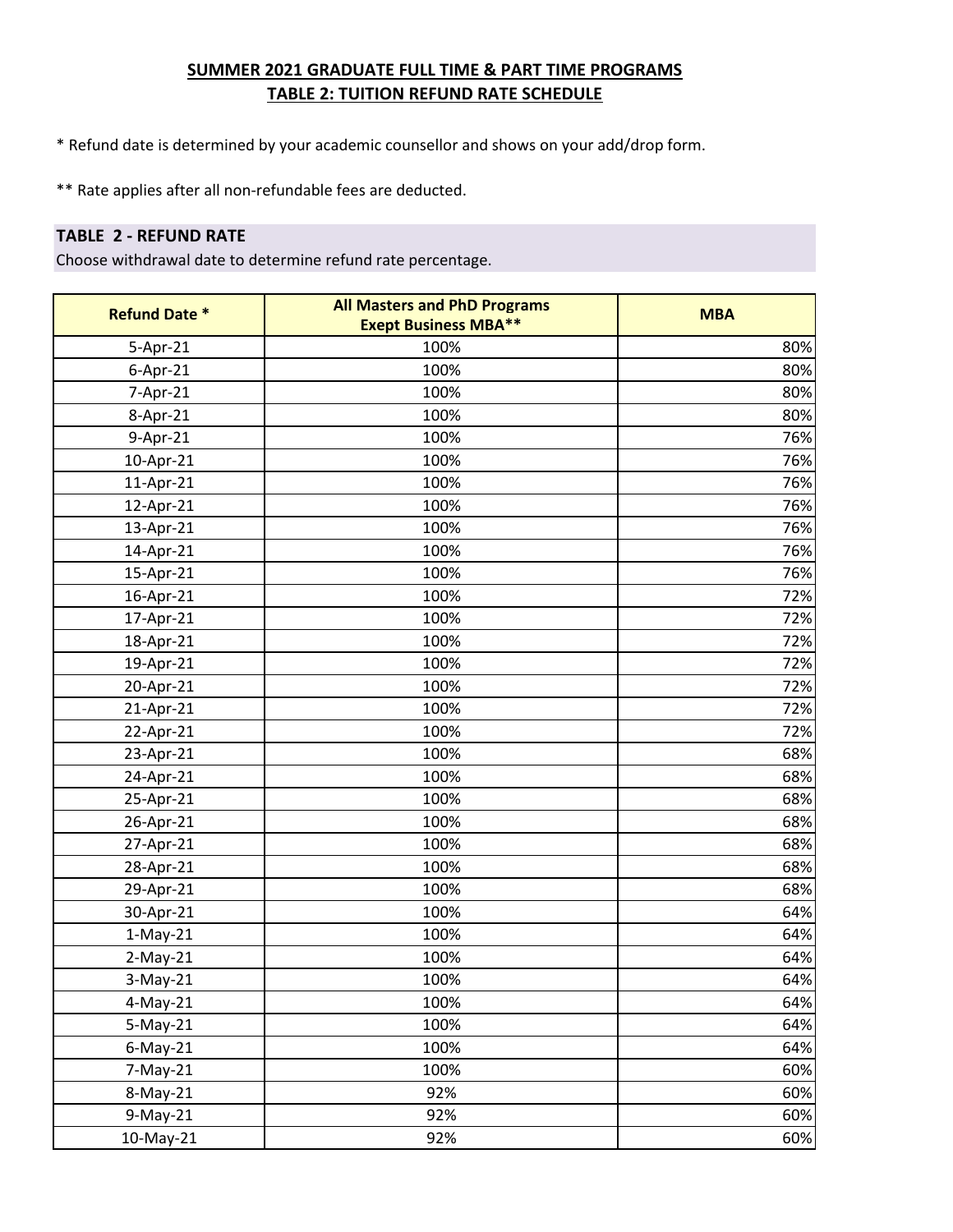- \* Refund date is determined by your academic counsellor and shows on your add/drop form.
- \*\* Rate applies after all non-refundable fees are deducted.

#### **TABLE 2 - REFUND RATE**

| <b>Refund Date *</b> | <b>All Masters and PhD Programs</b><br><b>Exept Business MBA**</b> | <b>MBA</b> |
|----------------------|--------------------------------------------------------------------|------------|
| 11-May-21            | 92%                                                                | 60%        |
| 12-May-21            | 92%                                                                | 60%        |
| 13-May-21            | 92%                                                                | 60%        |
| 14-May-21            | 92%                                                                | 56%        |
| 15-May-21            | 84%                                                                | 56%        |
| 16-May-21            | 84%                                                                | 56%        |
| 17-May-21            | 84%                                                                | 56%        |
| 18-May-21            | 84%                                                                | 56%        |
| 19-May-21            | 84%                                                                | 56%        |
| 20-May-21            | 84%                                                                | 56%        |
| 21-May-21            | 84%                                                                | 52%        |
| 22-May-21            | 76%                                                                | 52%        |
| 23-May-21            | 76%                                                                | 52%        |
| 24-May-21            | 76%                                                                | 52%        |
| 25-May-21            | 76%                                                                | 52%        |
| 26-May-21            | 76%                                                                | 52%        |
| 27-May-21            | 76%                                                                | 52%        |
| 28-May-21            | 76%                                                                | 48%        |
| 29-May-21            | 68%                                                                | 48%        |
| 30-May-21            | 68%                                                                | 48%        |
| 31-May-21            | 68%                                                                | 48%        |
| $1$ -Jun- $21$       | 68%                                                                | 48%        |
| $2$ -Jun- $21$       | 68%                                                                | 48%        |
| 3-Jun-21             | 68%                                                                | 48%        |
| 4-Jun-21             | 68%                                                                | 44%        |
| 5-Jun-21             | 60%                                                                | 44%        |
| $6$ -Jun-21          | 60%                                                                | 44%        |
| 7-Jun-21             | 60%                                                                | 44%        |
| 8-Jun-21             | 60%                                                                | 44%        |
| 9-Jun-21             | 60%                                                                | 44%        |
| 10-Jun-21            | 60%                                                                | 44%        |
| $11$ -Jun- $21$      | 60%                                                                | 40%        |
| 12-Jun-21            | 52%                                                                | 40%        |
| 13-Jun-21            | 52%                                                                | 40%        |
| 14-Jun-21            | 52%                                                                | 40%        |
| 15-Jun-21            | 52%                                                                | 40%        |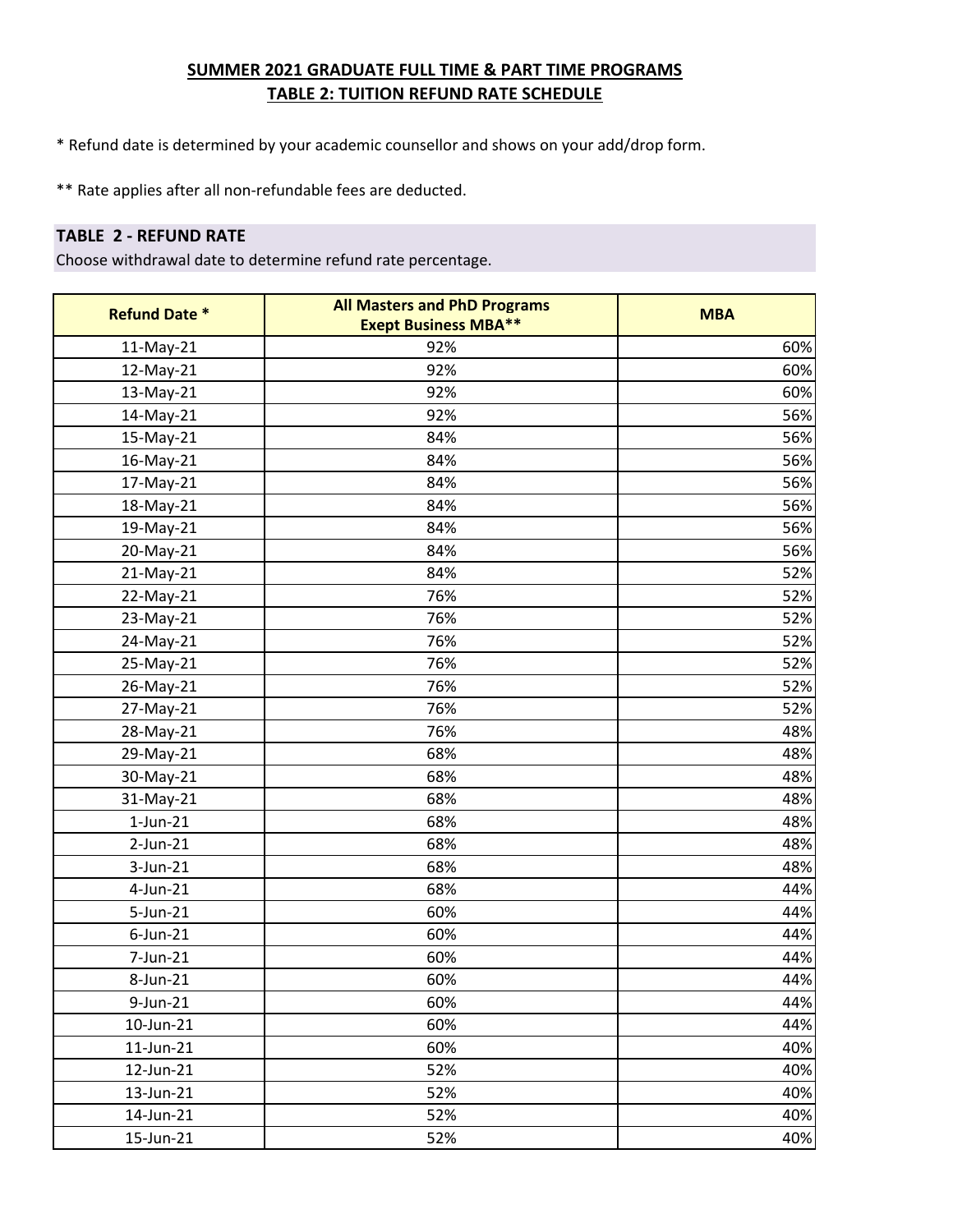- \* Refund date is determined by your academic counsellor and shows on your add/drop form.
- \*\* Rate applies after all non-refundable fees are deducted.

#### **TABLE 2 - REFUND RATE**

| <b>Refund Date *</b> | <b>All Masters and PhD Programs</b><br><b>Exept Business MBA**</b> | <b>MBA</b> |
|----------------------|--------------------------------------------------------------------|------------|
| 16-Jun-21            | 52%                                                                | 40%        |
| 17-Jun-21            | 52%                                                                | 40%        |
| 18-Jun-21            | 52%                                                                | 36%        |
| 19-Jun-21            | 44%                                                                | 36%        |
| 20-Jun-21            | 44%                                                                | 36%        |
| 21-Jun-21            | 44%                                                                | 36%        |
| 22-Jun-21            | 44%                                                                | 36%        |
| 23-Jun-21            | 44%                                                                | 36%        |
| 24-Jun-21            | 44%                                                                | 36%        |
| 25-Jun-21            | 44%                                                                | 32%        |
| 26-Jun-21            | 36%                                                                | 32%        |
| 27-Jun-21            | 36%                                                                | 32%        |
| 28-Jun-21            | 36%                                                                | 32%        |
| 29-Jun-21            | 36%                                                                | 32%        |
| 30-Jun-21            | 36%                                                                | 32%        |
| $1$ -Jul- $21$       | 36%                                                                | 32%        |
| $2$ -Jul-21          | 36%                                                                | 28%        |
| 3-Jul-21             | 27%                                                                | 28%        |
| 4-Jul-21             | 27%                                                                | 28%        |
| 5-Jul-21             | 27%                                                                | 28%        |
| $6$ -Jul-21          | 27%                                                                | 28%        |
| 7-Jul-21             | 27%                                                                | 28%        |
| 8-Jul-21             | 27%                                                                | 28%        |
| 9-Jul-21             | 27%                                                                | 24%        |
| 10-Jul-21            | 18%                                                                | 24%        |
| 11-Jul-21            | 18%                                                                | 24%        |
| 12-Jul-21            | 18%                                                                | 24%        |
| 13-Jul-21            | 18%                                                                | 24%        |
| 14-Jul-21            | 18%                                                                | 24%        |
| 15-Jul-21            | 18%                                                                | 24%        |
| 16-Jul-21            | 18%                                                                | 20%        |
| 17-Jul-21            | 9%                                                                 | 20%        |
| 18-Jul-21            | 9%                                                                 | 20%        |
| 19-Jul-21            | 9%                                                                 | 20%        |
| 20-Jul-21            | 9%                                                                 | 20%        |
| 21-Jul-21            | 9%                                                                 | 20%        |